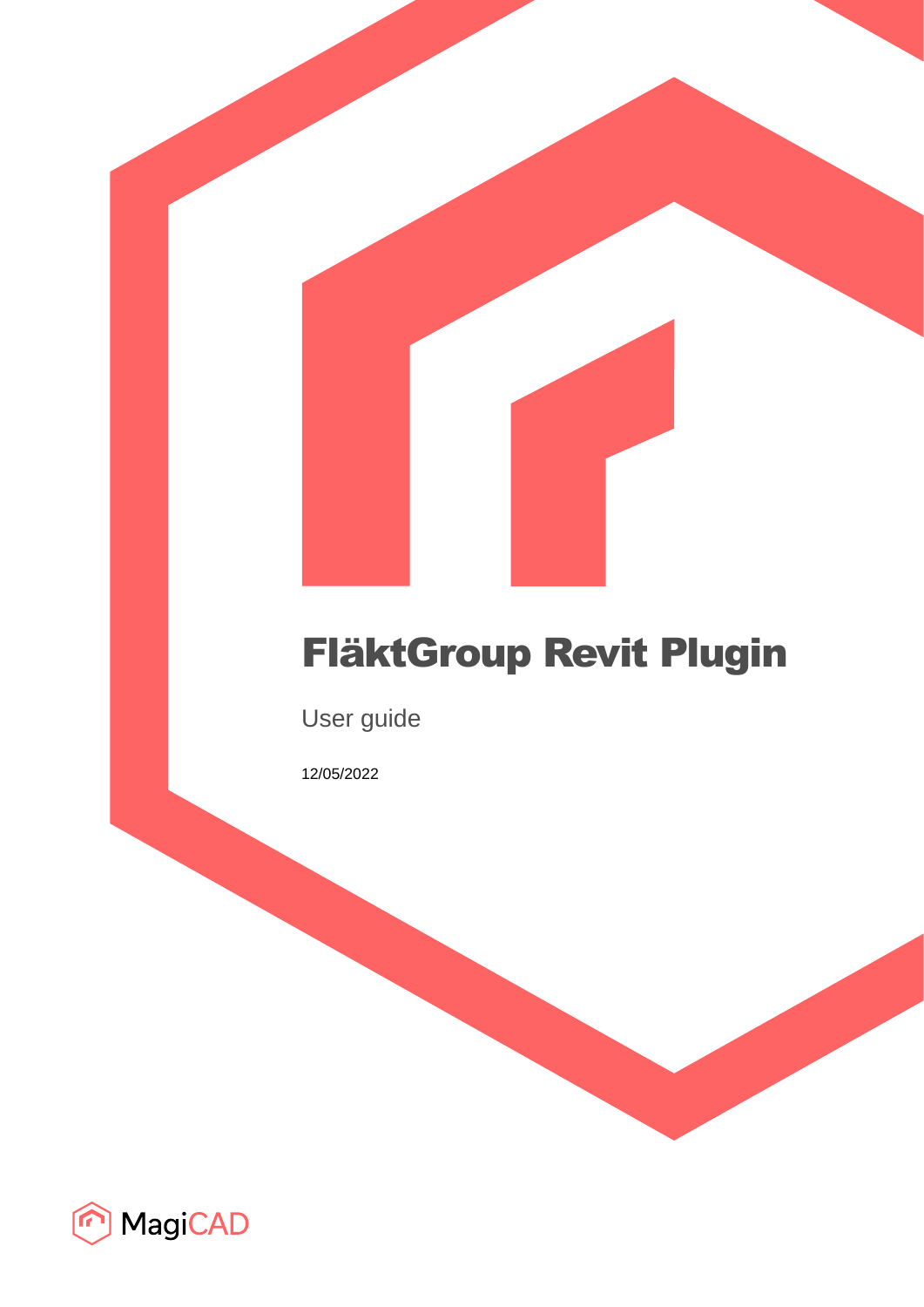

## **Content**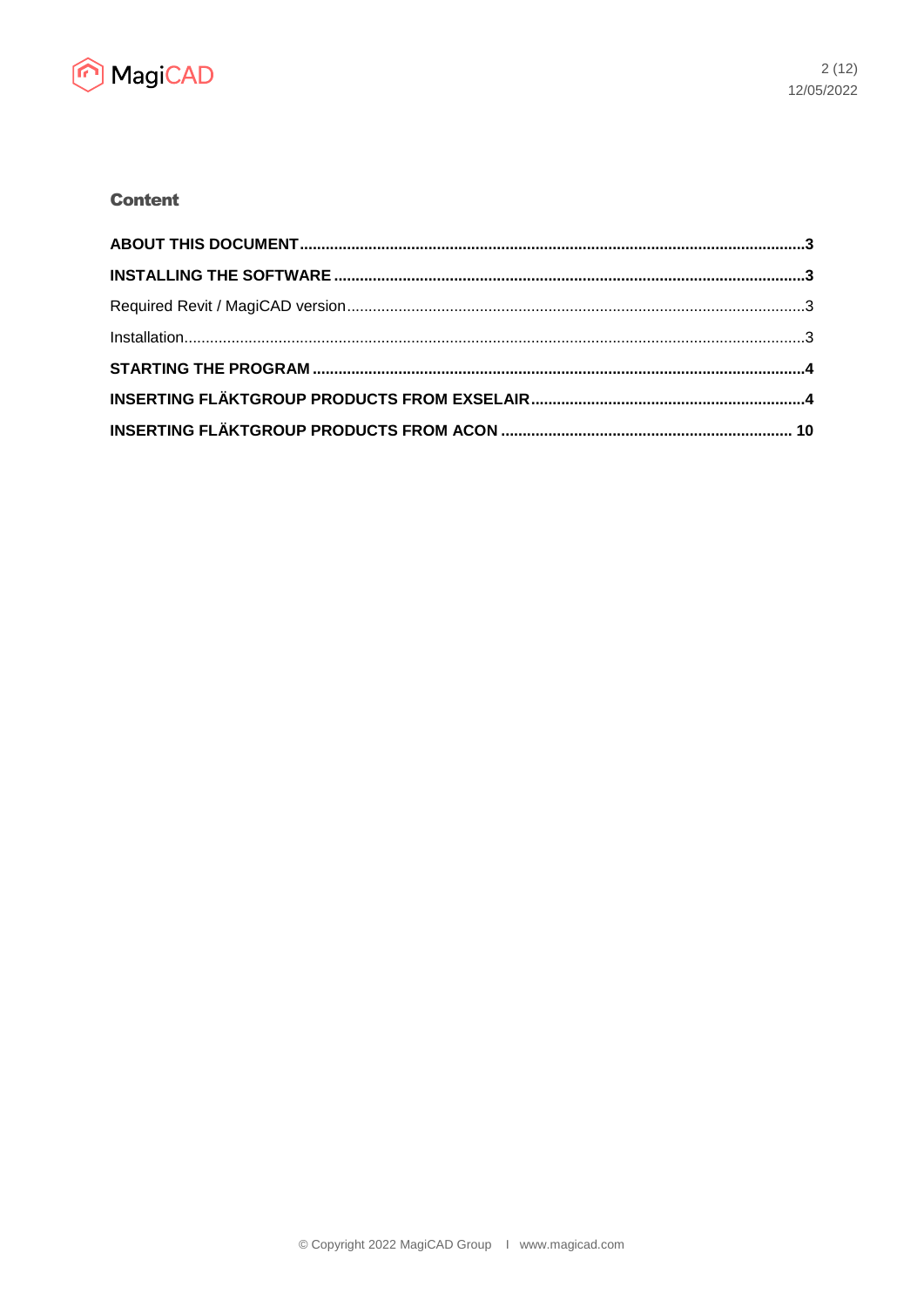

## About this document

The purpose of FläktGroup Revit plugin is to use SELECT or Acon directly from MagiCAD for Revit or Revit as a product configurator when adding FläktGroup products into project.

FläktGroup Revit Plugin calls FläktGroup selection software (SELECT/Acon) with input parameters to calculate the device, transfer device geometry, technical data and calculation results from SELECT/Acon into Revit.

#### Installing the software

#### Required Revit / MagiCAD version

Revit

• Revit 2018 - 2023

#### MagiCAD (optional)

- MagiCAD for Revit 2022 (with Revit 2018 2022)
- MagiCAD for Revit 2023 (with Revit 2019 2023)

#### Installation

- 1. Ensure that you have required Revit version installed on your computer
- 2. Install FläktGroup Revit plugin. Installation package can be downloaded from

https://portal.magicad.com/download/ProductSearch?searchStr=Fläkt&categoryId=3

The 64-bit version of the program is installed by running the installation program. Administrator privileges are recommended for installation.

#### *Information for network administrators:*

*Plugin requires connection to FläktGroup web site. EO.WebBrowser for .NET is used to browse to the web page. Standard HTTP GET (TCP, default port 80 should be used) method is used to retrieve files from the server. GET response includes file (mime application/octet-stream). Your network firewall should allow such connections.*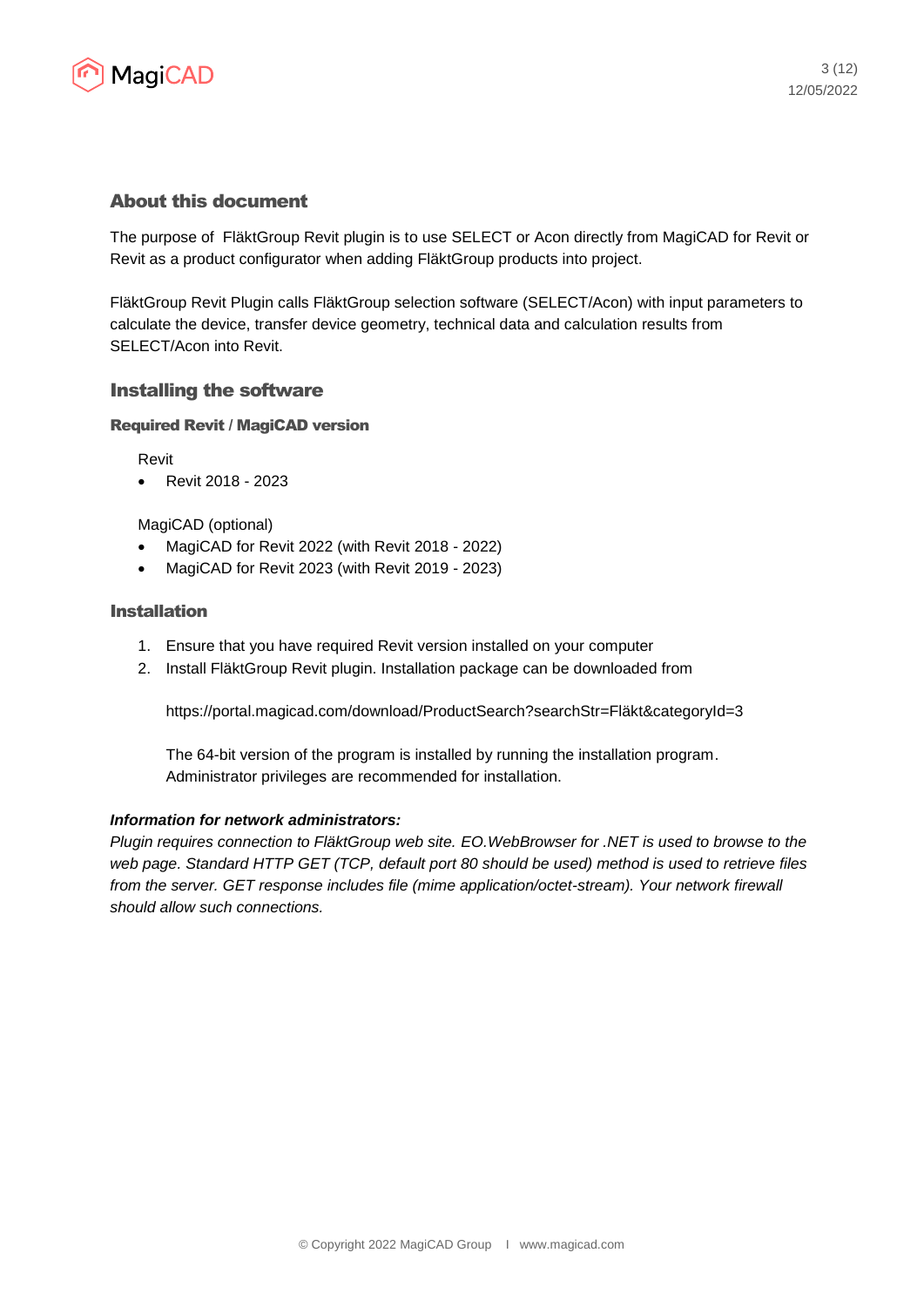

# Starting the program

After running the installation, FläktGroup panel appears in Revit Add-Ins ribbon tab and user can select which type of product to export.



# Inserting FläktGroup products from ExSelAir

In order to add FläktGroup beam, click Revit Add-Ins ribbon tab and Chilled beam button in FläktGroup panel and SELECT program will open



1. After SELECT has started, the right chilled beam can be selected from the page.

| LYRA CHILLED BEAM | STELLA EXPOSED CHILLE                            |                                           |
|-------------------|--------------------------------------------------|-------------------------------------------|
|                   |                                                  |                                           |
| IQHC Chilled Beam | SILENCIA CHILLED BEAM                            |                                           |
|                   | LYRA II CHILLED BEAM<br>WEGA II CHILLED BEAM (I. | LYRA II CHILLED BEAM<br>IQSA Chilled Beam |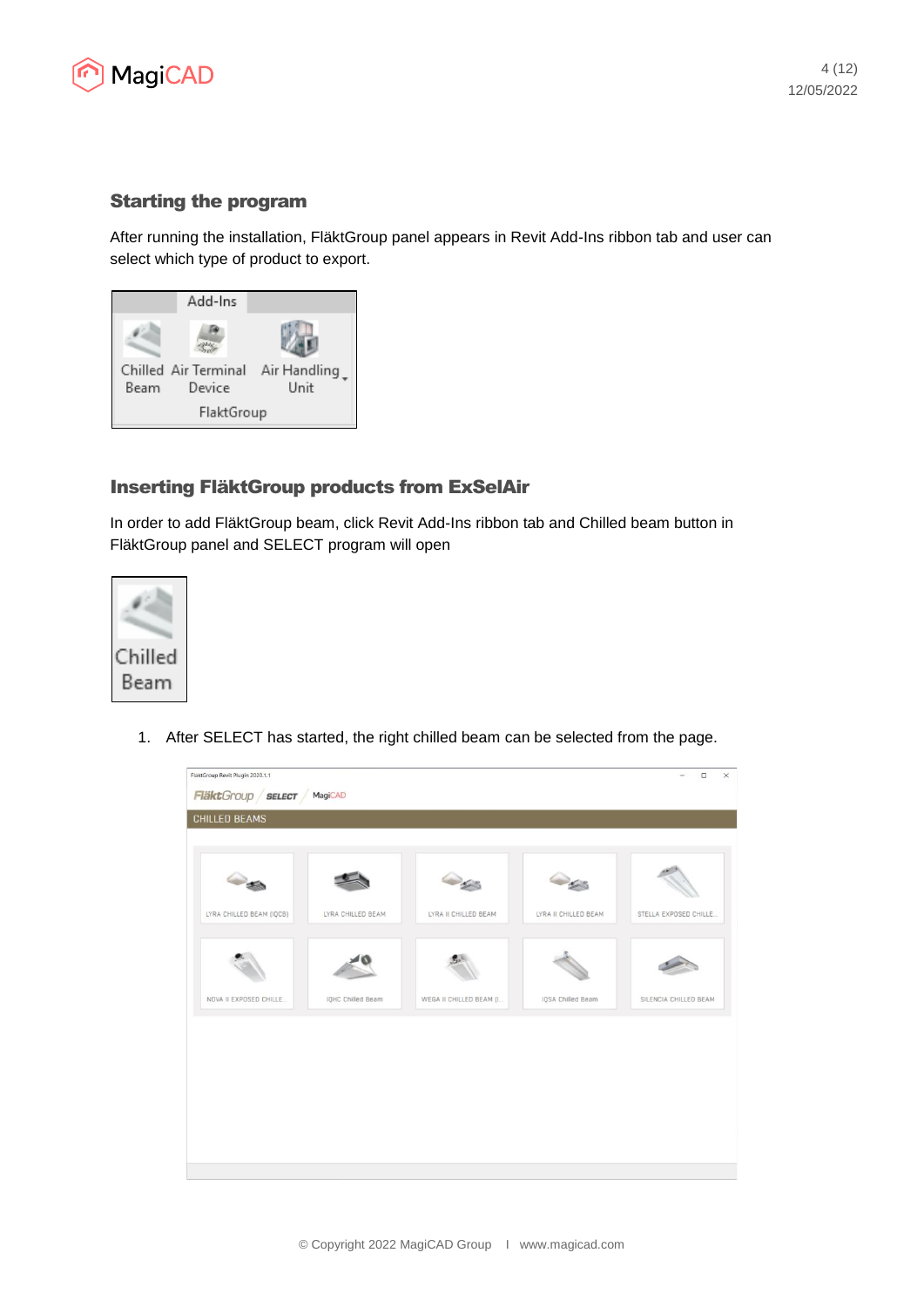

2. The appropriate product variant should be configured on SELECT Calculation page.

| FlaktGroup Revit Plugin 2020.1.1             |                                                                        |                                     |                            |        |  | $\Box$ | $\times$ |
|----------------------------------------------|------------------------------------------------------------------------|-------------------------------------|----------------------------|--------|--|--------|----------|
| <b>Fläkt</b> Group / <b>select</b> / MagiCAD |                                                                        |                                     |                            |        |  |        |          |
|                                              |                                                                        |                                     |                            |        |  |        |          |
| ← CHILLED BEAMS                              |                                                                        |                                     |                            |        |  |        |          |
|                                              |                                                                        |                                     |                            |        |  |        |          |
|                                              | LYRA CHILLED                                                           |                                     |                            |        |  |        |          |
| <b>BEAM</b>                                  |                                                                        | <b>B</b> Calculate                  | <b>B</b> Export to Magicad |        |  |        |          |
|                                              | IQCB-060-12-1-06-0_3-3-3-3                                             |                                     |                            |        |  |        |          |
| <b>PROPERTIES</b>                            | ø                                                                      | <b>RESULT</b><br><b>DESCRIPTION</b> | <b>DOCUMENTS</b>           |        |  |        |          |
| Length:<br>Coil:                             | 60 cm / 2 feet<br>$\pmb{\mathrm{v}}$<br>Standard<br>$\pmb{\mathrm{v}}$ |                                     | 楽<br>641                   |        |  |        |          |
| Nozzle settings                              | 3<br>$\pmb{\mathrm{v}}$                                                | Power<br>Coil power                 | 506                        | W<br>W |  |        |          |
| Connection diameter:                         | 125<br>$\pmb{\mathrm{v}}$                                              | Supply air power                    | 135                        | W      |  |        |          |
| ADVANCED PRODUCT PROPERTIES                  |                                                                        | Power (all units)                   | 641                        | W      |  |        |          |
| <b>PARAMETERS</b>                            |                                                                        | Sound Lp10A dBA                     | 20                         | dB(A)  |  |        |          |
| Number of units <b>O</b>                     | $\mathbf{1}$                                                           | Air flow                            | 25                         | 1/s    |  |        |          |
| Air flow                                     |                                                                        | Air flow (all units)                | 25                         | 1/s    |  |        |          |
|                                              | 来                                                                      | Total air pressure drop             | 90                         | Pa     |  |        |          |
| Air flow <sup>®</sup>                        | 1/s<br>25                                                              | Outlet water temp                   | 16.4                       | ۰c     |  |        |          |
| Air flow (all units)                         | 1/s<br>25                                                              | Throw length LO2                    | 3.2                        | m      |  |        |          |
| Water flow                                   |                                                                        | Water pressure drop                 | 5.2                        | kPa    |  |        |          |
| Inlet water temp <sup>6</sup>                | ۰C<br>14                                                               | ADDITIONAL RESULT                   |                            |        |  |        |          |
| Inlet water flow $\bigcirc$                  | 1/s<br>0.05                                                            |                                     |                            |        |  |        |          |
| Ceiling temp <sup>O</sup>                    | °C<br>24.5                                                             |                                     |                            |        |  |        |          |
| Room temp <sup>O</sup>                       | ۰C<br>24                                                               |                                     |                            |        |  |        |          |
| Relative humidity <b>O</b>                   | %<br>50                                                                |                                     |                            |        |  |        |          |
|                                              |                                                                        |                                     |                            |        |  |        |          |

3. Export to MagiCAD button is visible if product is possible to transfer to MagiCAD. After clicking it, the SELECT is closed and the product is exported to MagiCAD.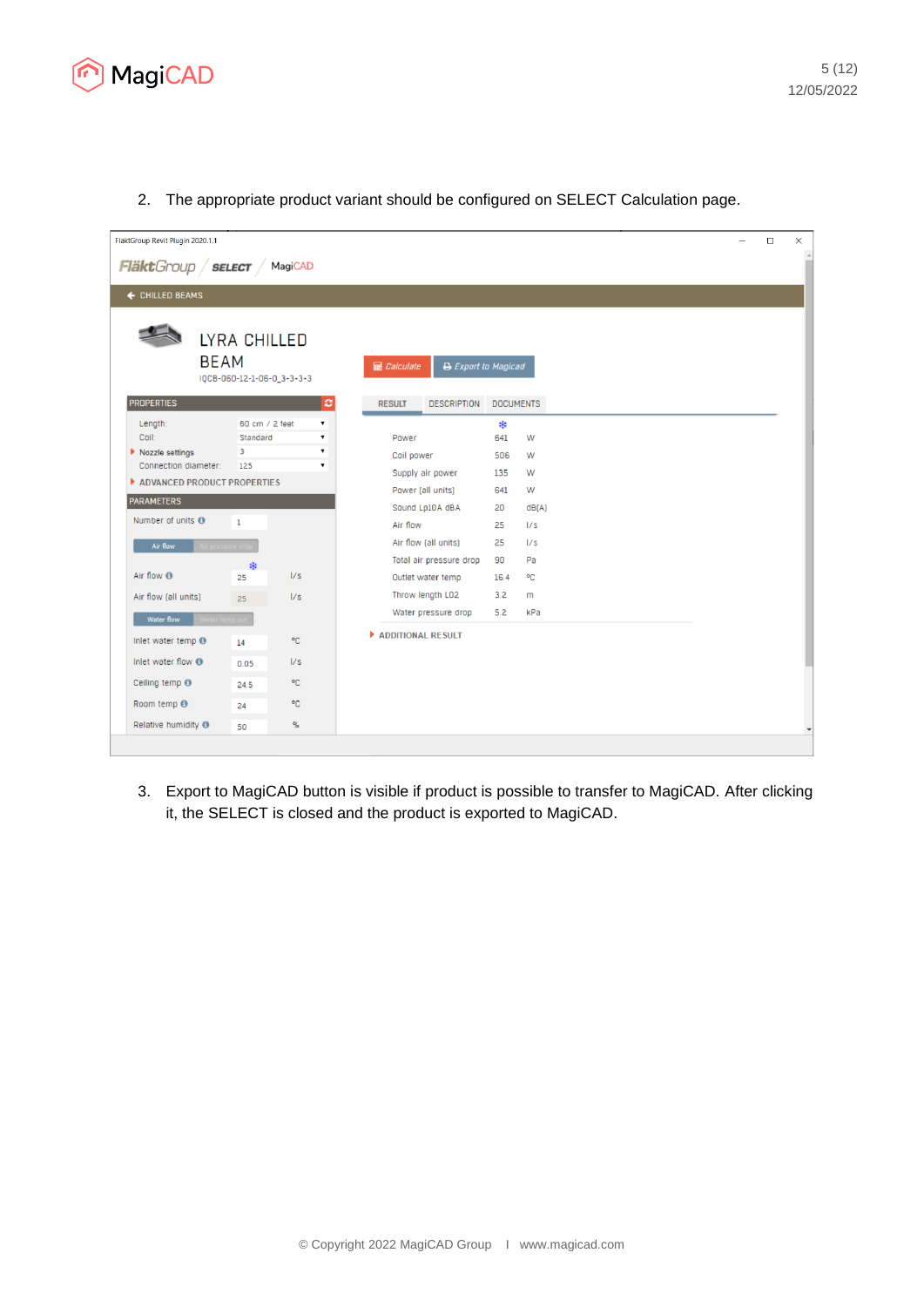

4. Product is now exported to MagiCAD for Revit / Revit and user can continue working with MagiCAD / Revit. E.g. connect it to duct system and view product properties.

| R                                                      |                                                                                                  |                                    |                                               | Autodesk Revit 2019 - No |             |
|--------------------------------------------------------|--------------------------------------------------------------------------------------------------|------------------------------------|-----------------------------------------------|--------------------------|-------------|
| File<br>Architecture<br>Structure                      | Steel<br>Systems Insert Annotate                                                                 | Analyze                            | Massing & Site<br>Collaborate                 | View<br>Manage           | Add-Ir      |
| X.<br>$\mathbb{Z}$<br>Paste<br>Modify<br>₽             | $K$ Notch $\cdot$ $\Box$ $\Box$<br>ெய் - "≞ 0ரே -<br>$\bigoplus$ Join $\cdot$ $\mathbb{R}$ $\ll$ | 嘂<br>퀴 릨                           | de de V<br>g -<br>命<br>$\Box$<br>$\mathbf{x}$ |                          | Edi<br>Fami |
| Properties<br>Clipboard<br>Select $\blacktriangledown$ | Geometry                                                                                         | Modify                             | View                                          | Measure<br>Create        | Mod         |
| Modify   Mechanical Equipment                          |                                                                                                  |                                    |                                               |                          |             |
| Properties<br>IQID-180-1-1-02_18+1_573ED67C            |                                                                                                  | ×                                  | 3D Camera Dining Room                         | □ 2 - V<br>$\times$      | <b>白3</b>   |
| Mechanical Equipment (1)                               |                                                                                                  | $\sim$ $\frac{100}{100}$ Edit Type |                                               |                          |             |
| Constraints                                            |                                                                                                  | ⋩                                  |                                               |                          |             |
| Level                                                  | 2. floor                                                                                         |                                    | 1275.0 mm                                     |                          |             |
| Host                                                   | Level: 2. floor                                                                                  |                                    | ⊢⊣                                            |                          |             |
| Offset                                                 | 0.0 <sub>mm</sub>                                                                                |                                    |                                               |                          |             |
| <b>MC Bottom Elevation</b>                             |                                                                                                  |                                    |                                               |                          |             |
| MC Bottom Elevation abs                                |                                                                                                  |                                    | 雷诺                                            |                          |             |
| <b>MC Connection Elevation</b>                         |                                                                                                  |                                    |                                               |                          |             |
| MC Connection Elevation abs                            |                                                                                                  |                                    |                                               |                          |             |
| <b>MC</b> Installation Elevation                       |                                                                                                  |                                    |                                               |                          |             |
| MC Installation Elevation abs                          |                                                                                                  |                                    | Ôu                                            |                          |             |
| <b>MC Top Elevation</b>                                |                                                                                                  |                                    |                                               |                          |             |
| MC Top Elevation abs                                   |                                                                                                  |                                    | <u>ka</u>                                     |                          |             |
| <b>Electrical - Loads</b>                              |                                                                                                  |                                    |                                               |                          |             |
| Panel                                                  |                                                                                                  |                                    |                                               |                          |             |
| <b>Circuit Number</b>                                  |                                                                                                  |                                    |                                               |                          |             |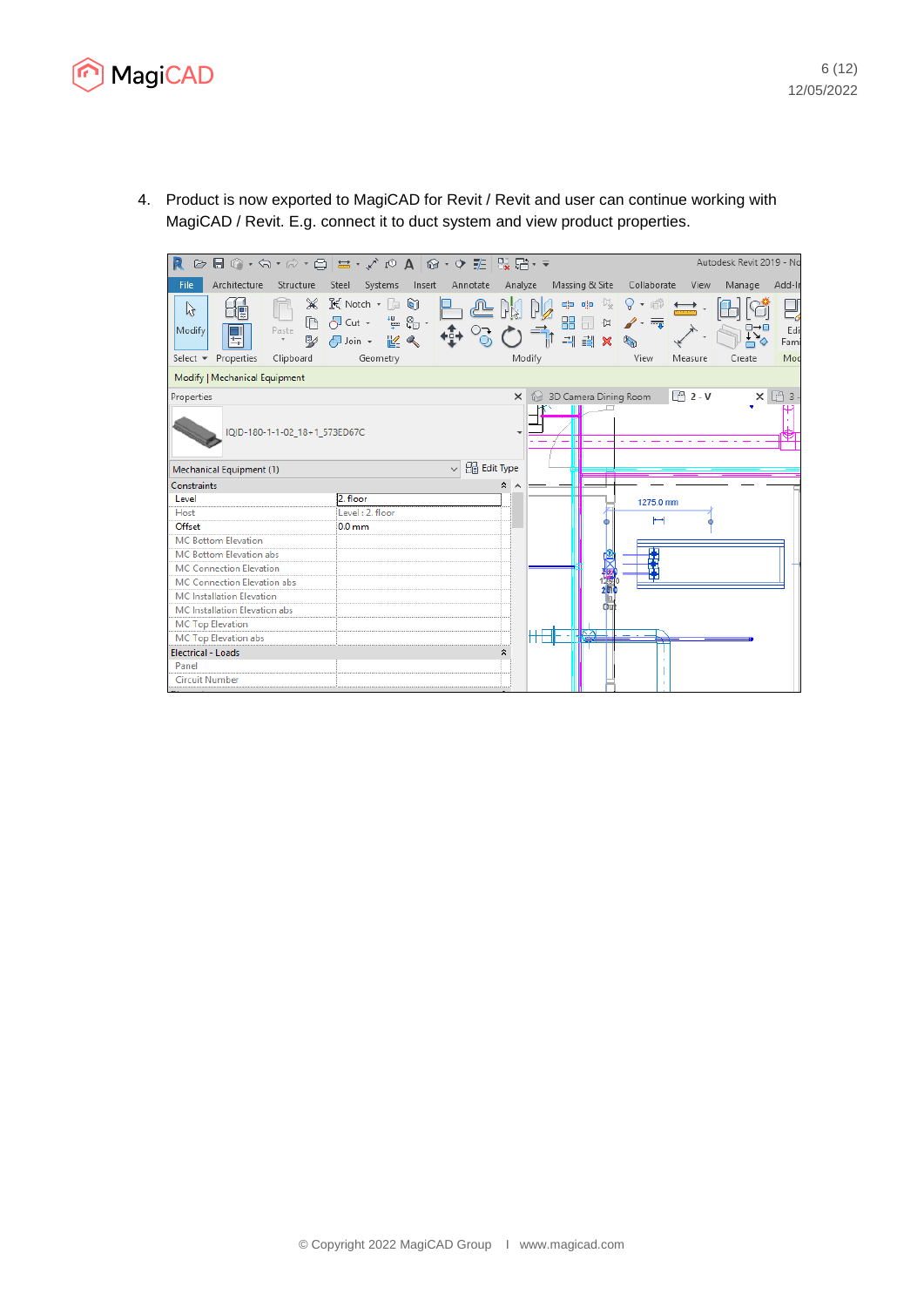

In order to add FläktGroup air terminal device, click Revit Add-Ins ribbon tab and Air Terminal Device button in FläktGroup panel and SELECT program will open



1. After SELECT has started, the right air terminal device can be selected from the product page.

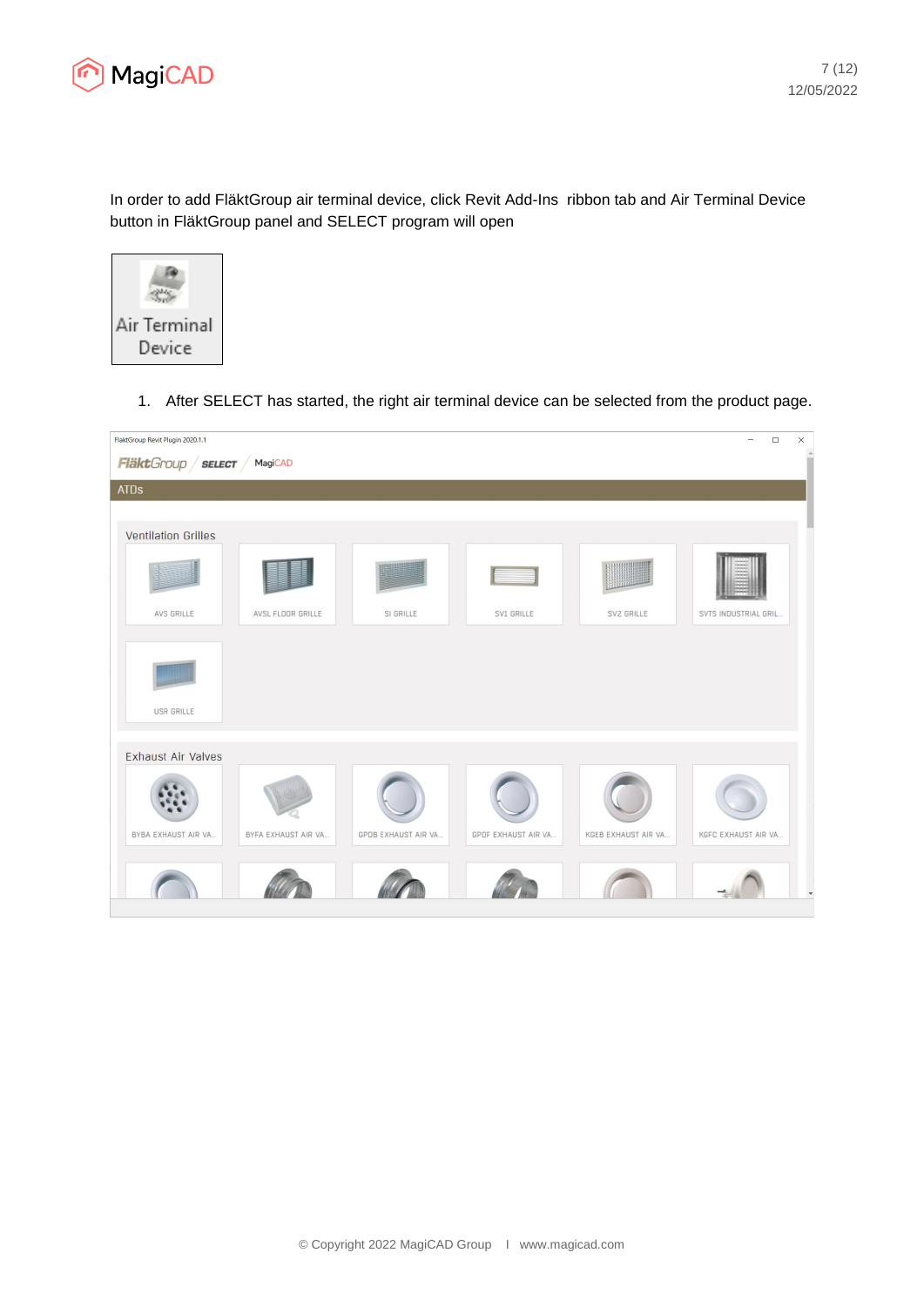

2. The appropriate product variant should be configured on SELECT Calculation page.

| <b>BYBA EXHAUST AIR</b><br><b>VALVE</b><br>B Export to Magicad<br><b>E</b> Calculate<br>BYBA-4-010<br><b>PROPERTIES</b><br>$\circ$<br><b>RESULT</b><br>SOUND AND PRESSURE DESCRIPTION DOCUMENTS<br>Slot [mm]:<br>$1\,$<br>$\pmb{\cdot}$<br>串<br>۰<br>Placement:<br>Ceiling<br>Sound Lp10A dBA<br>< 20<br>dB(A)<br>Sound Lp10A dBA (all<br><20<br>dB(A)<br><b>PARAMETERS</b><br>units)<br>Number of units O<br>$\mathbf{1}$<br>NC value<br>15<br>乐<br>NR value<br>15<br>Air flow <sup>®</sup><br>1/s<br>3<br>Air flow<br>$\mathfrak{Z}$<br>1/s<br>Air flow (all units)<br>1/s<br>$3-1$<br>Air flow (all units)<br>$\overline{\mathbf{3}}$<br>1/s<br>Total air pressure drop<br>169<br>Pa<br>Version 1 | FlaktGroup Revit Plugin 2020.1.1<br>FläktGroup / SELECT / MagiCAD<br>$\leftarrow$ ATDs |  |  |  |  |  |
|------------------------------------------------------------------------------------------------------------------------------------------------------------------------------------------------------------------------------------------------------------------------------------------------------------------------------------------------------------------------------------------------------------------------------------------------------------------------------------------------------------------------------------------------------------------------------------------------------------------------------------------------------------------------------------------------------|----------------------------------------------------------------------------------------|--|--|--|--|--|
|                                                                                                                                                                                                                                                                                                                                                                                                                                                                                                                                                                                                                                                                                                      |                                                                                        |  |  |  |  |  |
|                                                                                                                                                                                                                                                                                                                                                                                                                                                                                                                                                                                                                                                                                                      |                                                                                        |  |  |  |  |  |
|                                                                                                                                                                                                                                                                                                                                                                                                                                                                                                                                                                                                                                                                                                      |                                                                                        |  |  |  |  |  |
|                                                                                                                                                                                                                                                                                                                                                                                                                                                                                                                                                                                                                                                                                                      |                                                                                        |  |  |  |  |  |
|                                                                                                                                                                                                                                                                                                                                                                                                                                                                                                                                                                                                                                                                                                      |                                                                                        |  |  |  |  |  |
|                                                                                                                                                                                                                                                                                                                                                                                                                                                                                                                                                                                                                                                                                                      |                                                                                        |  |  |  |  |  |
|                                                                                                                                                                                                                                                                                                                                                                                                                                                                                                                                                                                                                                                                                                      |                                                                                        |  |  |  |  |  |
|                                                                                                                                                                                                                                                                                                                                                                                                                                                                                                                                                                                                                                                                                                      |                                                                                        |  |  |  |  |  |
|                                                                                                                                                                                                                                                                                                                                                                                                                                                                                                                                                                                                                                                                                                      |                                                                                        |  |  |  |  |  |
|                                                                                                                                                                                                                                                                                                                                                                                                                                                                                                                                                                                                                                                                                                      |                                                                                        |  |  |  |  |  |
|                                                                                                                                                                                                                                                                                                                                                                                                                                                                                                                                                                                                                                                                                                      |                                                                                        |  |  |  |  |  |
|                                                                                                                                                                                                                                                                                                                                                                                                                                                                                                                                                                                                                                                                                                      |                                                                                        |  |  |  |  |  |
|                                                                                                                                                                                                                                                                                                                                                                                                                                                                                                                                                                                                                                                                                                      |                                                                                        |  |  |  |  |  |
|                                                                                                                                                                                                                                                                                                                                                                                                                                                                                                                                                                                                                                                                                                      |                                                                                        |  |  |  |  |  |
|                                                                                                                                                                                                                                                                                                                                                                                                                                                                                                                                                                                                                                                                                                      |                                                                                        |  |  |  |  |  |
|                                                                                                                                                                                                                                                                                                                                                                                                                                                                                                                                                                                                                                                                                                      |                                                                                        |  |  |  |  |  |
|                                                                                                                                                                                                                                                                                                                                                                                                                                                                                                                                                                                                                                                                                                      |                                                                                        |  |  |  |  |  |

3. Export to MagiCAD button is enabled if it is possible to transter the product to MagiCAD.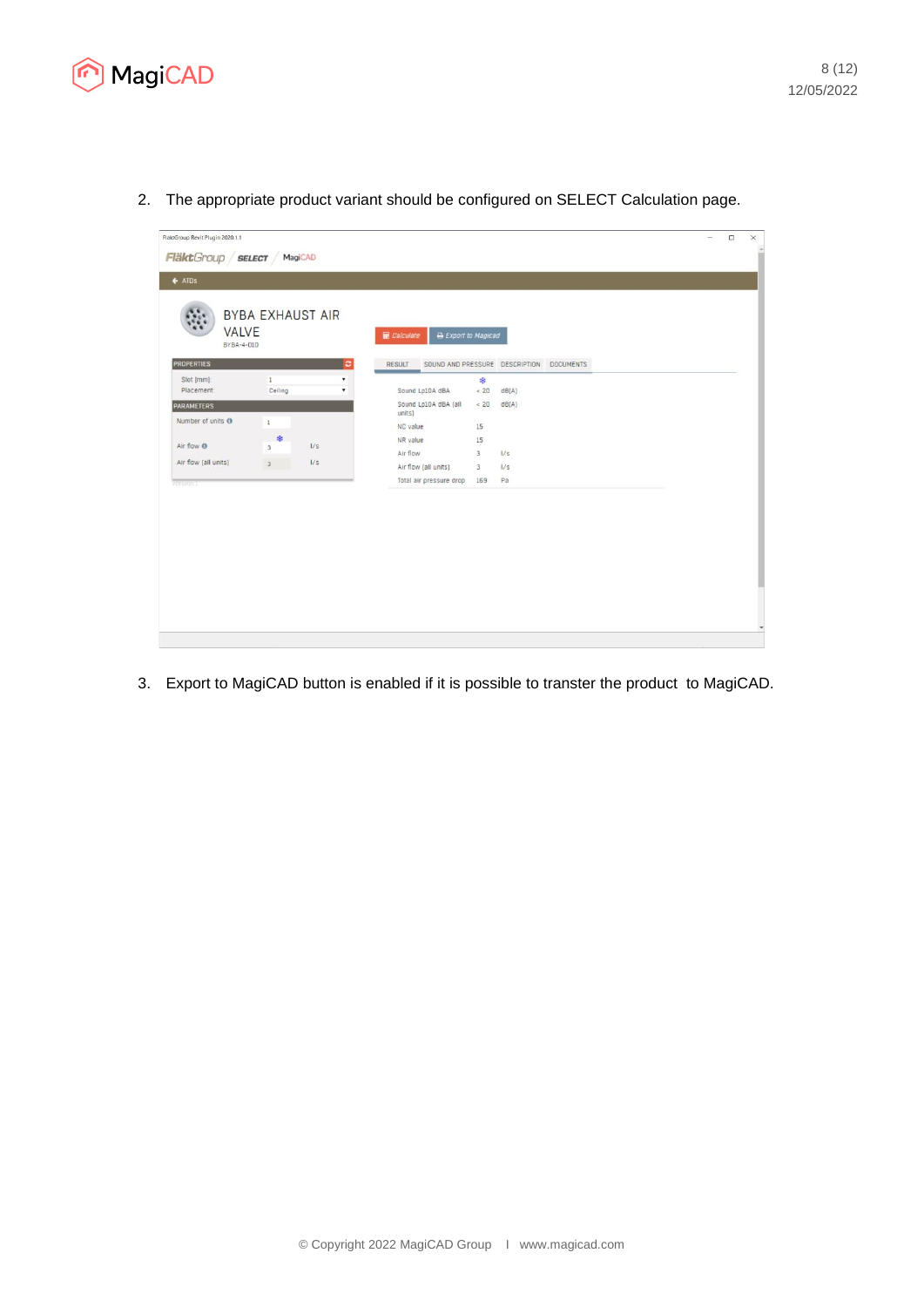

4. Product is now exported to MagiCAD for Revit / Revit and user can continue working with MagiCAD / Revit. E.g. connect it to duct system and view product properties.

| ☞ ▤ ◎ - ୠ - ∂ - ⊜│ <b>∺</b> - ♂ <i>◎</i> A│ଡ - ◇ ∄⊟ 많 ;;; -                                  |                                                                                          |                      |          |                                  |             |               | Autodesk Revit 2019 - No |                           |
|----------------------------------------------------------------------------------------------|------------------------------------------------------------------------------------------|----------------------|----------|----------------------------------|-------------|---------------|--------------------------|---------------------------|
| Architecture<br>File<br>Structure                                                            | Steel<br>Systems Insert                                                                  | Annotate             | Analyze  | Massing & Site                   | Collaborate | View          | Manage                   | Add-l                     |
| ⋇<br>$\mathbb{R}$<br>Modify<br>Paste<br>Select $\blacktriangleright$ Properties<br>Clipboard | $\mathbb{R}$ Notch $\mathbb{R}$<br>g<br>'≞ 0ா<br>♂ Cut →<br>R<br>Join +<br>Æ<br>Geometry |                      | Modify   | dja dja<br>昍<br>$\Box$<br>킈<br>킐 | View        | Measure       | Create                   | Ed<br>Fam<br>Mo           |
| Modify   Air Terminals                                                                       | Moves With Nearby Elements                                                               | Flow: 0 L/s          |          |                                  |             |               |                          |                           |
| Properties                                                                                   |                                                                                          |                      | $\times$ | 3D Camera Dining Room            |             | هي<br>$2 - V$ |                          | $\times$ $\blacksquare$ 3 |
| BYBA-4-010<br>BYBA-4-010_22A090                                                              |                                                                                          |                      |          |                                  |             |               |                          |                           |
| Air Terminals (1)                                                                            |                                                                                          | <b>End</b> Edit Type |          |                                  |             |               |                          |                           |
| Constraints                                                                                  |                                                                                          |                      | ☆        |                                  |             |               |                          |                           |
| Level                                                                                        | 2. floor                                                                                 |                      |          |                                  |             |               |                          |                           |
| Host                                                                                         | Level: 2. floor                                                                          |                      |          |                                  |             |               |                          |                           |
| Offset                                                                                       | 0.0 <sub>mm</sub>                                                                        |                      |          |                                  |             |               |                          |                           |
| Moves With Nearby Elements                                                                   |                                                                                          |                      |          |                                  |             |               |                          |                           |
| <b>MC Bottom Elevation</b>                                                                   |                                                                                          |                      |          |                                  |             |               |                          |                           |
| MC Bottom Elevation abs                                                                      |                                                                                          |                      |          |                                  |             |               |                          |                           |
| <b>MC Connection Elevation</b>                                                               |                                                                                          |                      |          |                                  |             |               |                          |                           |
| MC Connection Elevation abs                                                                  |                                                                                          |                      |          |                                  |             |               |                          |                           |
| <b>MC</b> Installation Elevation                                                             |                                                                                          |                      |          |                                  |             |               |                          |                           |
| MC Installation Elevation abs<br><b>MC Top Elevation</b>                                     |                                                                                          |                      |          |                                  |             |               |                          |                           |
| MC Top Elevation abs                                                                         |                                                                                          |                      |          |                                  |             |               |                          |                           |
| <b>Dimensions</b>                                                                            |                                                                                          |                      | ⋩        |                                  |             |               |                          |                           |
| H_ARR_Ins                                                                                    | $0.0 \text{ mm}$                                                                         |                      |          |                                  |             |               |                          |                           |
| $I$ ADD $In-$                                                                                | $AODB = 0$                                                                               |                      |          |                                  |             |               |                          |                           |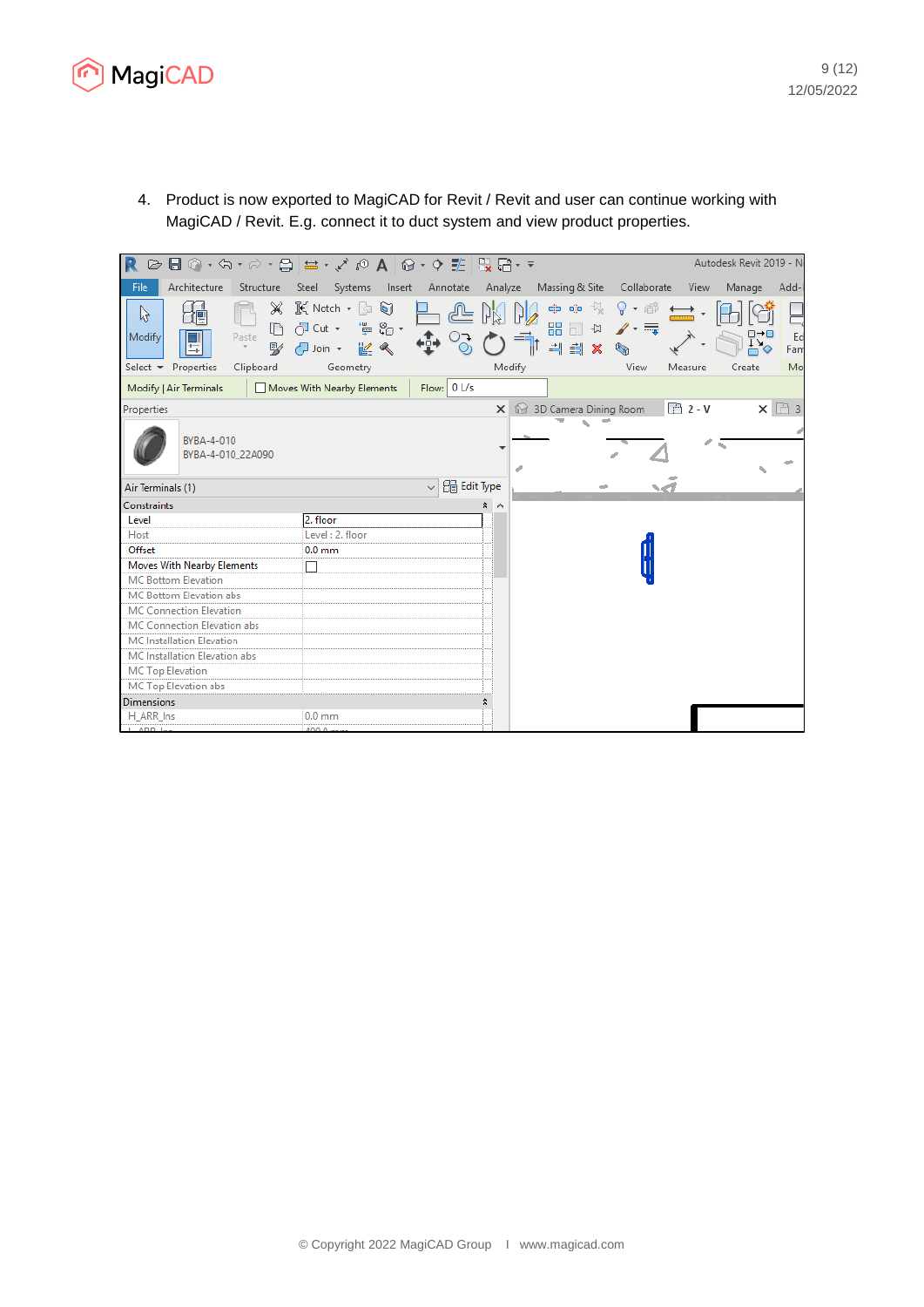

## Inserting FläktGroup products from Acon

In order to add FläktGroup air handling unit, click Revit Add-Ins ribbon tab and Air Handling Unit button in FläktGroup panel.



1. Select how you want to import unit to Revit from options.



2. Add unit from local file. Select unit's dxf-file provided by Acon. Unit must be saved with 3D option, otherwise Revit cannot read the file.

| R Open                                                                                                        |   |                                  |                 |                          |                                 |                      | $\mathbf{x}$ |
|---------------------------------------------------------------------------------------------------------------|---|----------------------------------|-----------------|--------------------------|---------------------------------|----------------------|--------------|
| I Libraries I Documents I DXFs                                                                                |   |                                  |                 | $+$<br>$\mathbf{v}$      | Search DXFs                     |                      | م            |
| Organize v<br>New folder                                                                                      |   |                                  |                 |                          | 888 -                           | ш                    | $\bullet$    |
| Favorites<br>Desktop                                                                                          |   | Documents library<br><b>DXFs</b> |                 |                          |                                 | Arrange by: Folder ▼ |              |
| Downloads                                                                                                     |   | Name                             | Date modified   | Type                     | Size                            |                      |              |
| <b>E.</b> Recent Places<br>A360 Drive                                                                         | Ξ | Example.dxf                      | 27.6.2017 10:05 |                          | AutoCAD Drawing                 | 0 KB                 |              |
| Libraries<br>Documents<br>Music<br>Pictures<br>$\blacksquare$<br>Podcasts<br>品<br>Subversion<br><b>Wideos</b> |   |                                  |                 |                          |                                 |                      |              |
| <b>IL</b> Computer                                                                                            |   |                                  |                 |                          |                                 |                      |              |
| Local Disk (C:)                                                                                               |   |                                  |                 |                          |                                 |                      |              |
| File name: Example.dxf                                                                                        |   |                                  |                 | $\overline{\phantom{a}}$ | dxf files (*.dxf)<br>Qpen<br>Iv | Cancel               | ۰.           |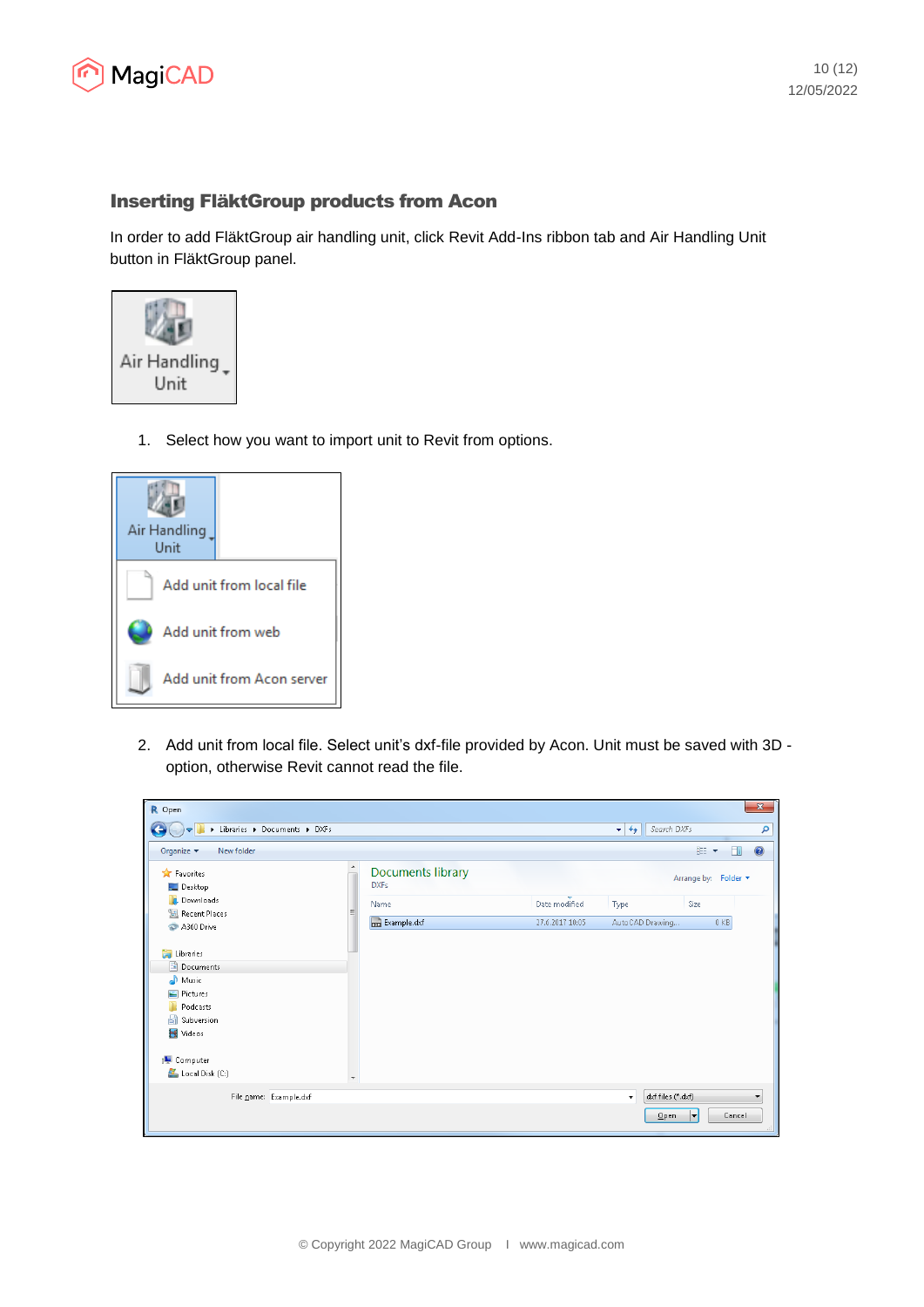

3. Add unit from web. You need the URL address of the unit to get

| FlaktGroup Revit Plugin 2018.6.1 |              |
|----------------------------------|--------------|
| Enter DXF file URL               |              |
| http://                          | ОК<br>Cancel |

4. Add unit from Acon server. Input user id and password which are same than in Acon Air Handling Unit program and login. Then select project from list.

| Find project Open unit<br>Authentification |                     |                              |                     |                   |               |
|--------------------------------------------|---------------------|------------------------------|---------------------|-------------------|---------------|
| User id                                    | user1234            | Password                     |                     | Remember password | Login         |
| Filter                                     |                     |                              |                     |                   |               |
| Search in                                  | ● Your own projects | $\bigcirc$ Internal projects | ◯ External projects |                   |               |
|                                            |                     |                              |                     |                   | Search        |
| Pid                                        | Project number      | Project name                 |                     |                   | Registered by |
| 186                                        |                     | CrownAggregat                |                     |                   | progman2      |
| 188                                        |                     | sb_test                      |                     |                   | progman2      |
| 189                                        |                     | sb_test                      |                     |                   | progman2      |
| 190                                        |                     | sb_test                      |                     |                   | progman2      |
| 191                                        | 333                 | JV                           |                     |                   | progman2      |
| 278                                        | 333                 | <b>JV</b>                    |                     |                   | progman2      |
| 282                                        |                     | test                         |                     |                   | progman2      |
| 285                                        |                     | <b>TPi AHU</b>               |                     |                   | progman2      |
| 361                                        | 1111111             | <b>VM</b> test               |                     |                   | progman2      |
| 362                                        |                     | TI test                      |                     |                   | progman2      |
| 399                                        |                     | 13042016                     |                     |                   | progman2      |
| 426                                        | 232                 | 13042016                     |                     |                   | progman2      |
| 429                                        |                     |                              |                     |                   | progman2      |
| 430                                        | 1112222             | test                         |                     |                   | progman2      |
|                                            |                     |                              |                     |                   |               |
|                                            |                     |                              |                     |                   |               |
|                                            |                     |                              |                     |                   |               |
|                                            |                     |                              |                     |                   |               |
|                                            |                     |                              |                     |                   |               |
|                                            |                     |                              |                     |                   |               |
|                                            |                     |                              |                     |                   |               |
|                                            |                     |                              |                     |                   |               |
|                                            |                     |                              |                     |                   |               |
|                                            |                     |                              |                     |                   |               |
|                                            |                     |                              |                     |                   |               |
|                                            |                     |                              |                     |                   |               |
|                                            |                     |                              |                     |                   |               |
|                                            |                     |                              |                     |                   |               |